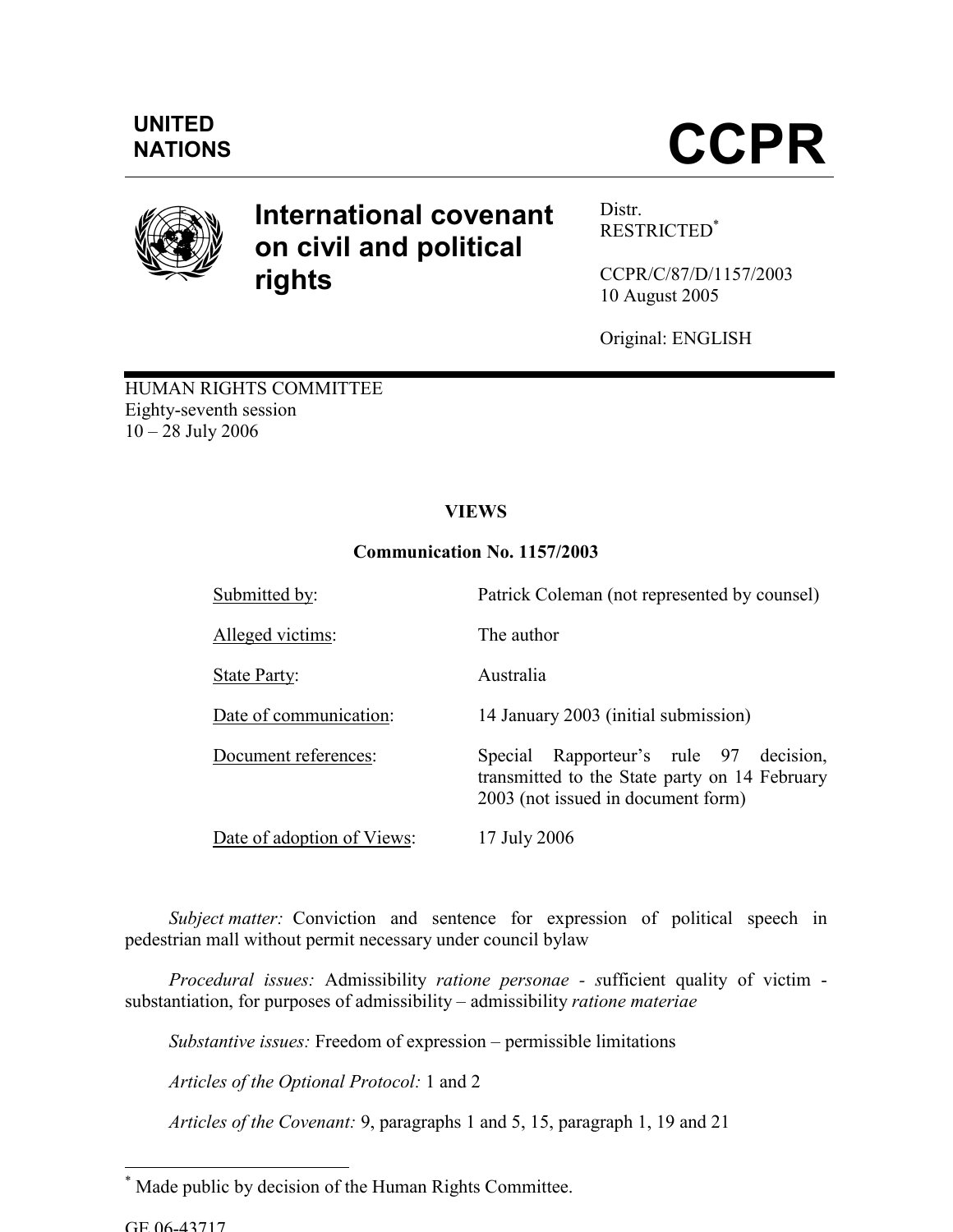On 17 July 2003, the Human Rights Committee adopted the annexed draft as the Committee's Views, under article 5, paragraph 4, of the Optional Protocol in respect of communication No. 1157/2003. The text of the Views is appended to the present document.

## ANNEX

Views of the Human Rights Committee under article 5, paragraph 4, of the Optional Protocol to the International Covenant on Civil and Political rights

Eighty-seventh session

#### concerning

## Communication No. 1157/2003\*

| Submitted by:          | Patrick Coleman (not represented by counsel) |
|------------------------|----------------------------------------------|
| Alleged victims:       | The author                                   |
| State Party:           | Australia                                    |
| Date of communication: | 14 January 2003 (initial submission)         |

 The Human Rights Committee, established under article 28 of the International Covenant on Civil and Political Rights,

Meeting on 17 July 2006,

 Having concluded its consideration of communication No. 1157/2003, submitted to the Human Rights Committee by Patrick Coleman under the Optional Protocol to the International Covenant on Civil and Political Rights,

 Having taken into account all written information made available to it by the author of the communication and the State party,

Adopts the following:

 $\overline{a}$ 

## Views under article 5, paragraph 4, of the Optional Protocol

<sup>\*</sup> The following members of the Committee participated in the examination of the present communication: Mr. Abdelfattah Amor, Mr. Nisuke Ando, Mr. Prafullachandra Natwarlal Bhagwati, Mr. Alfredo Castillero Hoyos, Ms. Christine Chanet, Mr. Maurice Glèlè Ahanhanzo, Mr. Edwin Johnson, Mr. Walter Kälin, Mr. Ahmed Tawfik Khalil, Mr. Michael O'Flaherty, Ms. Elisabeth Palm, Mr. Rafael Rivas Posada, Sir Nigel Rodley, Mr. Hipólito Solari Yrigoyen, Ms. Ruth Wedgwood and Mr. Roman Wieruszewski.

Pursuant to rule 90 of the Committee's rules of procedure, Committee member Mr. Ivan Shearer did not participate in the adoption of the present decision.

The text of an individual opinion signed by Committee members Mr. Nisuke Ando, Mr. Michael O'Flaherty and Mr. Walter Kälin is appended to the present document.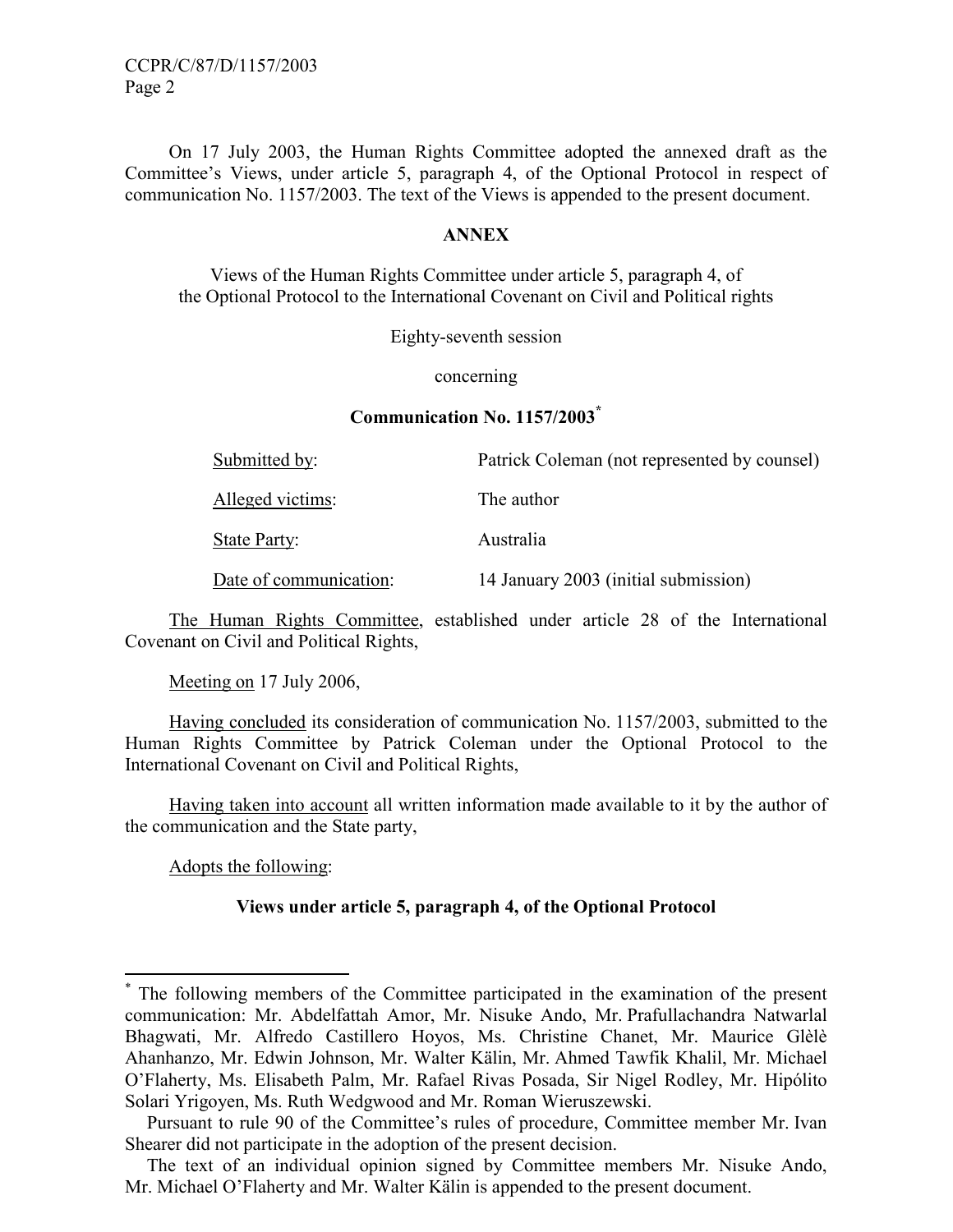1. The author of the communication, dated 14 January 2003, is Patrick John Coleman, an Australian national born on 22 November 1972. He claims to be victim of violations by Australia of article 9, paragraphs 1 and 5; article 15, paragraph 1; article 19 and article 21 of the Covenant. He is not represented by counsel.

# Factual background

2.1 On 20 December 1998, the author delivered a public address at the Flinders Pedestrian Mall, Townsville, Queensland, without a permit. Standing on the edge of a water fountain in the mall with a large flag with a pole over his shoulder and then moving on to a concrete table close to the fountain, he loudly spoke for some 15 to 20 minutes on a range of subjects including bills of rights, freedom of speech and mining and land rights. On 23 December 1998, he was charged under section  $8(2)(e)$  of Townsville City Council Local Law No 39 ("the bylaw"), for taking part in a public address in a pedestrian mall without a permit in writing from the town council.<sup>1</sup> On 3 March 1999, the author was convicted in the Townsville Magistrates Court for delivery of an unlawful address and fined \$300, with 10 days imprisonment on default, plus costs.

2.2 On 7 June 1999, the Queensland District Court dismissed the author's appeal against conviction, rejecting the argument that, although acting alone, the author was protected by section 5(1) of the Peaceful Assemblies Act 1992 (Queensland).<sup>2</sup> On 29 August 1999, he again delivered a speech at the same pedestrian mall. He was arrested pursuant to a warrant for non-payment of the original fine within a three month period and held in police custody for five days. For sitting on the ground and refusing voluntarily to accompany the police, he was charged with obstructing police under section 120(1) of the Police Powers and Responsibilities Act 1997 (Queensland). On 2 September 1999, the author was transferred to Townsville Correctional Centre. The Centre's General Manager exercised his delegated authority under section 81 of the Corrective Services Act 1988 to approve five days early discharge for the author, which resulted in release the same day.

2.3 On 6 December 1999, the author was convicted and fined \$400, with 14 days imprisonment on default, for obstruction of police. On 21 November 2000, the Queensland Court of Appeal, by a majority, dismissed his appeal against the original conviction under the bylaw, overturning the costs order. Assisted by legal aid, the author argued that the bylaw's prohibition amounted to an unconstitutional limitation of freedom of speech on political issues. The court's majority considered that the purpose of the bylaw served the legitimate end of preserving users of the small area of the pedestrian mall from being harangued by

<sup>&</sup>lt;sup>1</sup> Section 8 of the bylaw provided at the material time as follows:

<sup>&</sup>quot;(1) This bylaw does not apply to the setting up and use of booths for religious, charitable, educational or political purposes or of a booth to be used at or near a polling place for, or for a meeting in connection with, an election in respect of either House of the Commonwealth Parliament , the Legislative Assembly or a Local Authority.

<sup>(2)</sup> No person shall – (e) take part in any public demonstration or any public address.

<sup>(3)</sup> A person who desires to obtain a permit for the purposes of this bylaw shall make application in writing therefore in the prescribed form. The application shall be lodged with the Council [which may grant a permit, with or without conditions, or refuse it] .....

 $2^2$  Section 5(1) provides "A person has the right to assemble peacefully with others in a public place".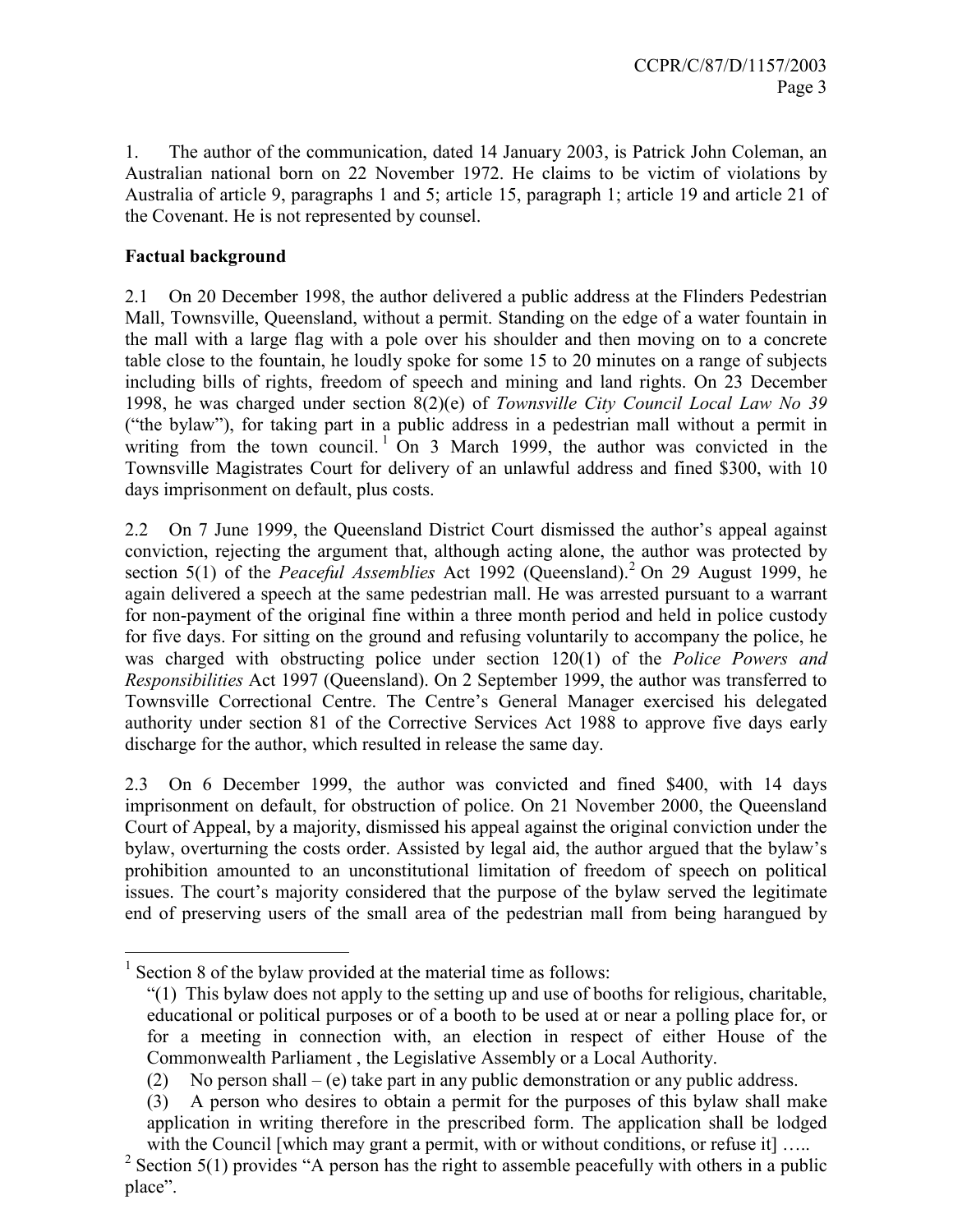public addresses. The bylaw was also reasonably appropriate and adapted to serve that end as it covered "a very limited area, leaving plenty of opportunity for making such addresses in other suitable places". On 26 June 2002, the High Court in turn denied the author's further application for special leave to appeal.

# The complaint

3.1 The author argues that his conviction and sentence for breach of the bylaw amounts to violations of articles 9, paragraphs 1 and 5, 15, paragraph 1, 19 and 21 of the Covenant. As to article 9, paragraph 1, he argues that the procedure for procuring a permit is arbitrary and entirely within official discretion. No procedure is set out and no grounds need to be provided for a decision. A denial of a permit is not limited to the grounds set out in article 19, paragraph 3. A permit may be revoked at any time. Similarly, the absence of criteria for a decision mean that the procedure cannot be considered "prescribed by law" under article 9, paragraph 1. The author also claims compensation under article 9, paragraph 5, on the basis of his allegedly unlawful detention. On article 15, he claims that he was found guilty even though had he conducted himself in the way he had with another person accompanying him, he would have been protected by section 5(1) of the Peaceful Assemblies Act 1992.

3.2 On article 19, the author asserts that, during his prosecution, no evidence was provided by the City Council that prosecution was necessary for any of the reasons set out in article 19, paragraph 3. He argues that he had a right to impart oral information, that he conducted himself in peaceful and orderly fashion and that he was not stopped by police present, who simply videotaped him. There were thus no permissible grounds of limitation in article 19, paragraph 3, that would apply. A permit cannot be required as a precondition for the exercise of this right. As to article 21, the author argues that he had a right to assemble with fellow citizens in a public area, whom he addressed in his speech. He cites in support the Committee's Views in Kivenmaa v Finland,<sup>3</sup> where the Committee found in favour of a group of individuals who had hoisted a banner criticising a visiting head of state.

# The State party's submissions on admissibility and merits and author's comments

4.1 By submission of 21 May 2004, the State party disputed both the admissibility and merits of the communication. Firstly, the State party argues the communication is inadmissible ratione personae insofar as it is directed against Sergeant Nicolas Selleres of the Queensland police, the Townsville City Council and the State of Queensland, these parties not being States parties to the Covenant. Secondly, in relation to the claims under articles 9, paragraph 5, and 15, the State party argues the author is not sufficiently personally affected to qualify as a victim, for admissibility purposes. On article 9, paragraph 5, he makes no reference to any act or omission of the State party, making no reference to any existence of lack of an enforceable right or remedy. Rather, he simply claims compensation as a remedy. In relation to article 15, the State party contends that the author's argument that if he had read out his speech with another person, the speech would have been protected under the *Peaceful* Assembly Act 1992, is irrelevant. The criminal offence with which the author was charged was an offence at the time of commission, and no question of retrospectivity arises.

4.2 Thirdly, the State party argues that the claims are insufficiently substantiated, for purposes of admissibility and/or inadmissible ratione materiae, comprising simply a series of

<sup>&</sup>lt;sup>3</sup> Case No 412/1990, Views adopted on 10 June 1994.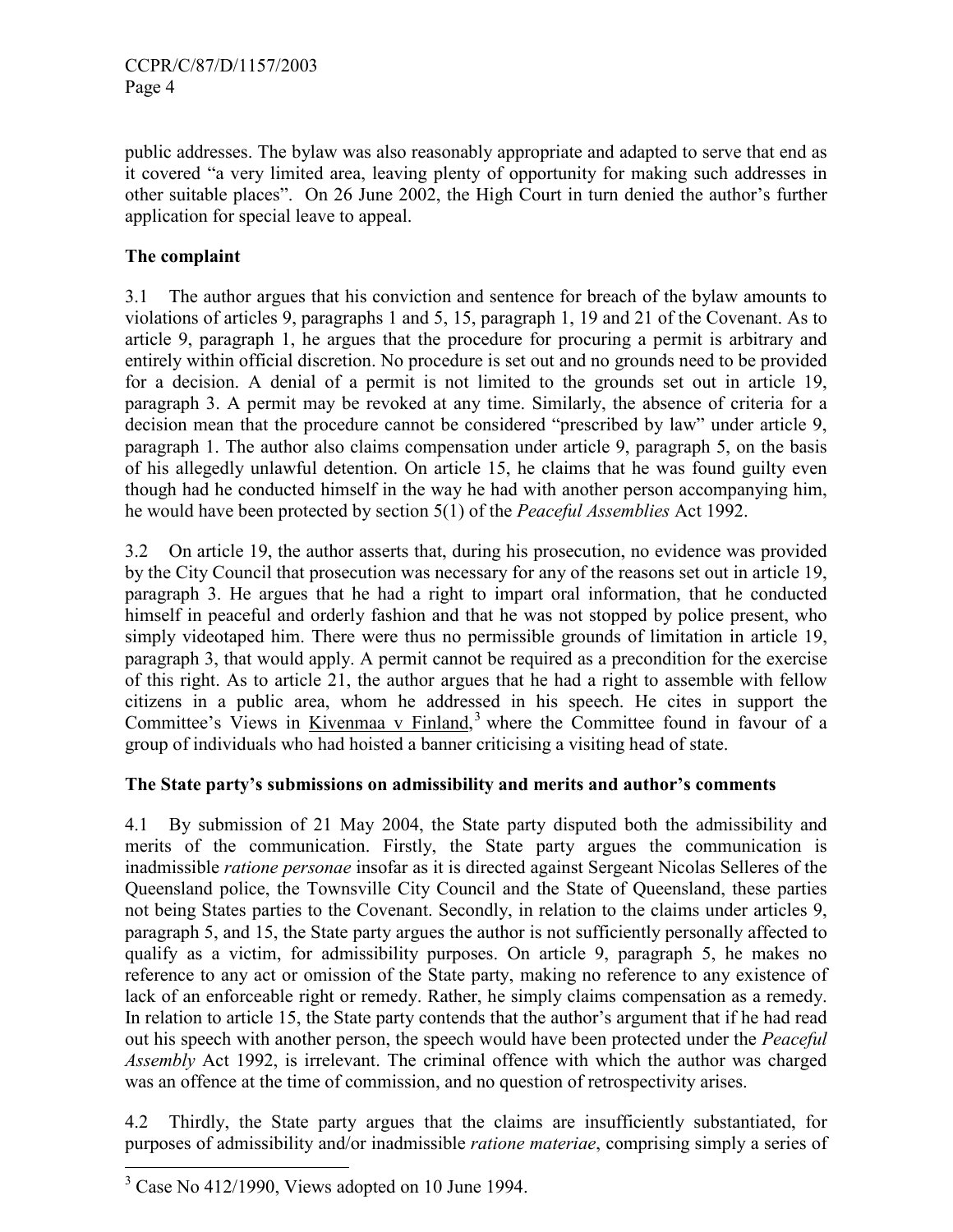assertions. In addition to the arguments already set out, the State party adds, on article 9, paragraph 1, that the author makes arguments solely in relation to the procedure for granting a permit, rather than in relation to his arrest and detention. On the claim under article 19, the author's contention that the City Council did not advance any reasons during the prosecution showing its necessity, in terms of article 19, goes simply to the trial conduct. This failure does not itself demonstrate that the bylaw failed to satisfy the requirements of article 19. As to the claim article 21, the State party argues that there was no assembly in the present case; the Magistrates Court finding, and as confirmed on appeal, that nobody stood and listened to what the author was saying, so as to constitute a gathering. The fact that other people were passing through the mall is not sufficient to constitute an assembly.

4.3 On the merits, the State party submits that the complaint, in relation to article 9, has insufficient evidentiary foundation to enable proper consideration of the merits and in any event has not been violated. An assertion that the permit procedure was arbitrary has no impact on the arrest of a person in accordance with the sentence imposed for breach of the bylaw. The author did not show that his detention was marked by capriciousness, unreasonableness and lack of proportionality so as to bring it within the scope of the article. The arrest was made, pursuant to a judicial warrant, in accordance with normal police procedure applicable to fine defaulters. The fine and default sanction of imprisonment was imposed by the Magistrates Court after the author specifically rejected a community service option or good behaviour bond. The District Court, on appeal, considered the sentence appropriate. Moreover, the author was released after serving half his sentence.

4.4 On article 9, paragraph 5, the author makes no allegations that reveal a violation of the right to claim compensation before a domestic authority for unlawful arrest. As to article 15, the State party also contends that the claim has insufficient evidentiary foundation to enable proper consideration of the merits and in any event has not been violated. The author argues that if circumstances had been different, he would not have been convicted under the bylaw. This does not address any act or omission of the State, nor does it suggest that the crime of delivering an unlawful address was not an offence when it was committed.

4.5 On article 19, the State party also contends that the claim has insufficient evidentiary foundation to enable proper consideration of the merits and in any event has not been violated. The State party argues that the restriction on speech is plainly provided for by law in the form of the bylaw. The town council adopted a policy in relation to the mall in question in April 1983, approving use of the mall for public forums and being designed to maximise the use of the mall for public benefit without unduly affecting public enjoyment of the area. The permit system allows the council to consider whether a proposal is likely to impact on the public amenity enjoyed by small number of users (such as undue noise, crowding, impact on commercial activity or safety hazards). The restrictions in place were aimed at orderly use of the mall by the public as a whole. In any event, the State party notes that the permit system is not required for the use of booths or meetings, as exempted in section 8(1) of the bylaw (see footnote 1). Thus, there is no a blanket restriction on the right to freedom of expression.

4.6 As to article 21, the State party argues that "assembly" necessarily requires that more than one person gathers. It invokes academic commentary to the effect that "only intentional, temporary gatherings of several persons for a specific purpose are afforded protection of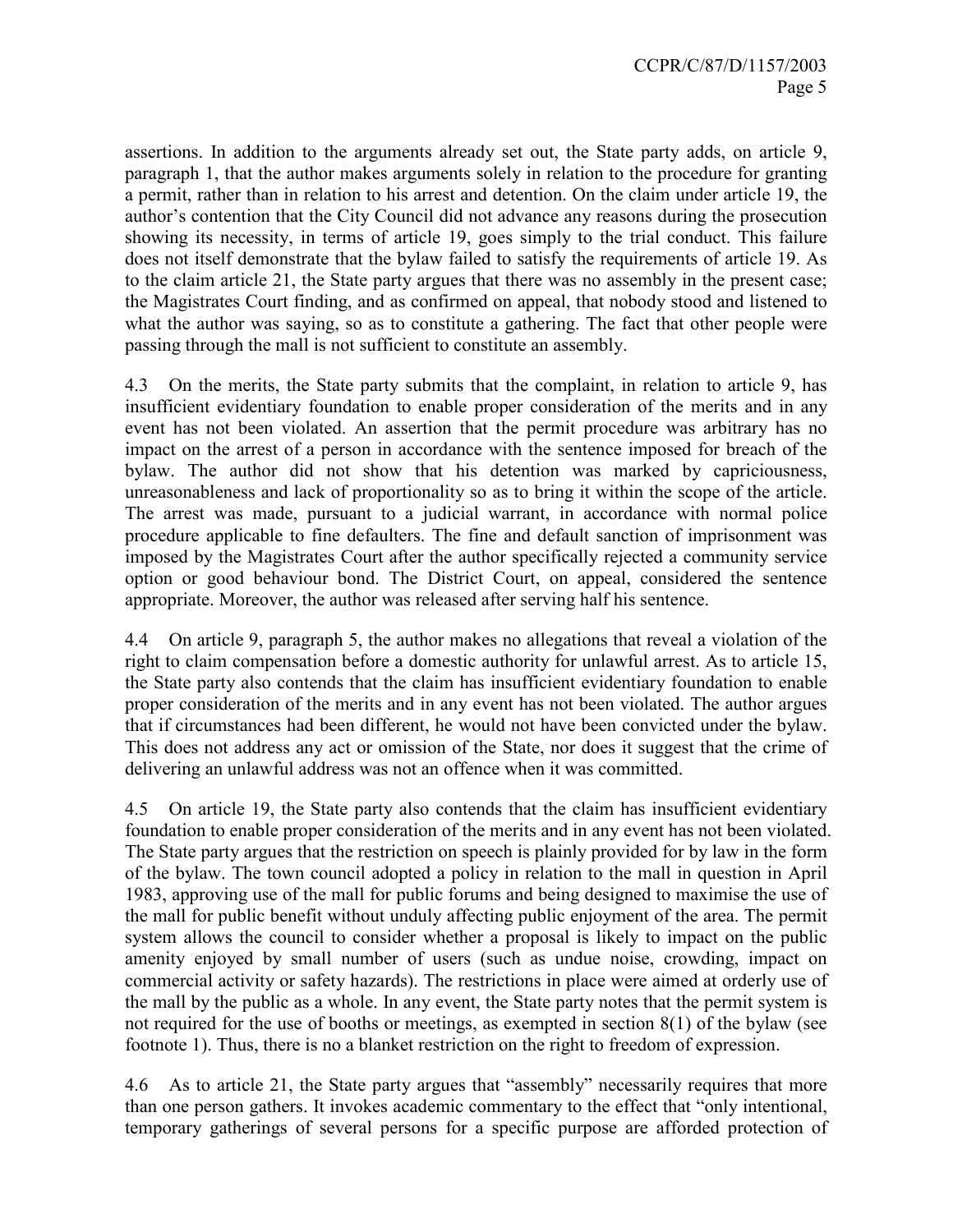freedom of assembly".<sup>4</sup> In the State party's view, the author's address did not satisfy this requirement. The Magistrates Court considered that there was no "company of persons gathered together for the same purpose", finding it "quite obvious" that "there was absolutely no assembly or gathering of persons at any stage". The District Court, on appeal, agreed the author was "acting alone". The Court of Appeal, in turn, confirmed that members of a speaker's audience, passively listening, cannot be considered to be taking part in it.

# Author's comments on the State party's submissions

5.1 By letter of 18 June 2004, the author responded, disputing the State party's submissions. As to admissibility ratione personae, the author confirms that he regards Australia as the State party responsible for the acts of subordinate officers and goverments, also invoking article 50 of the Covenant. He notes that following the events for which he was convicted, following public interventions, the town council decided to erect and has erected a "speaker's stone" in the mall. He also notes that the town council and police sought to recover substantial costs incurred in the proceedings, failure of payment of which would lead to bankruptcy proceedings against him. He notes that bankruptcy would also result in his loss of political rights to run for elected office which he currently enjoys.

5.2 As to his individual claims, the author argues, under article 9, paragraph 5, that he unsuccessfully pursued all available domestic remedies against his conviction and thus no compensation can be procured in Australia; rather, he would be regarded as a vexatious litigant. He thus asks the Committee to order compensation for the violations suffered. Under article 15 and 19, he argues that as under international law he was permitted to engage in the peaceful conduct he did, his conviction was not properly grounded in law, as required by article 15.

5.3 By letter of 27 July 2004, the author provided a sequestration order of the Federal Court, sequestering his estate subsequent to the author's bankruptcy.

# Issues and proceedings before the Committee

# Consideration of admissibility

6.1 Before considering any claims contained in a communication, the Human Rights Committee must, in accordance with article 93 of its rules of procedure, decide whether or not it is admissible under the Optional Protocol to the Covenant.

6.2 On the State party's objection to the communication's admissibility ratione personae, the Committee notes that, both on ordinary rules of State responsibility and in light of article 50 of the Covenant, the acts and omissions of constituent political units and their officers are imputable to the State. The acts complained of are thus appropriately imputed ratione personae to the State party, Australia.

6.3 On the claim under article 9, paragraph 5, the Committee notes that the author seeks compensation for the underlying alleged violations of articles 15, 19 and 21 of the Covenant, rather than in respect of a failure of the national authorities to provide compensation for his arrest for failing to pay the initial fine imposed by a court by way of sentence. This separate

<sup>&</sup>lt;sup>4</sup> Nowak, M.: *CCPR Commentary* (1<sup>st</sup> edition, NP Engel, Kehl), at 374.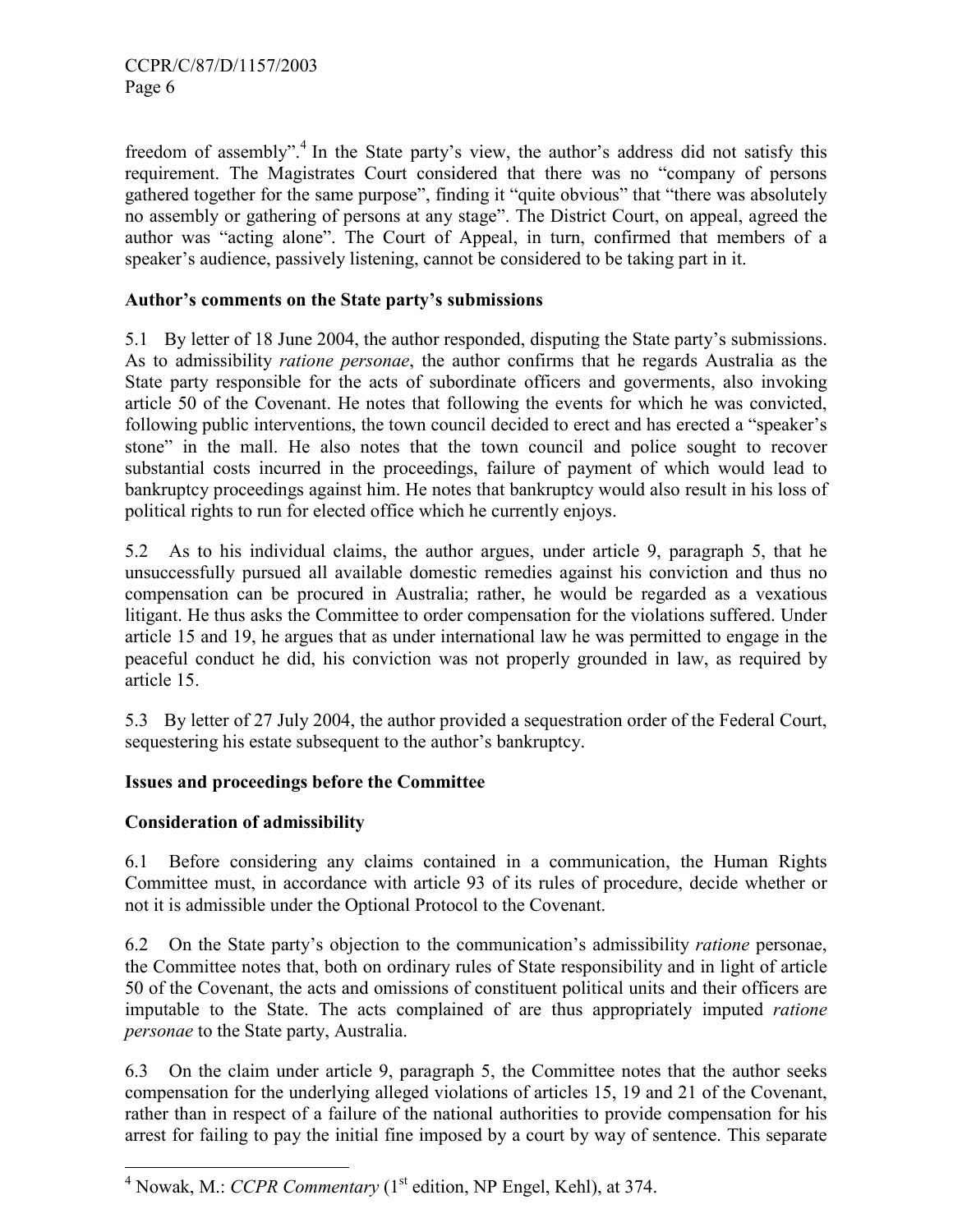claim under article 9, paragraph 5, is therefore insufficiently substantiated, for purposes of admissibility, and is thus inadmissible under article 2 of the Optional Protocol.

6.4 As to the author's claim under article 15, the Committee notes that the offence for which the author was convicted was a criminal offence at the time of the conduct in question, and thus this claim is also inadmissible under article 2 for insufficient substantiation. As to the claim under article 21, the Committee observes that the author was, on the evidence found by the domestic courts, acting alone. In the Committee's view, the author has not advanced sufficient elements to show that an "assembly", within the meaning of article 21 of the Covenant, in fact existed. This claim is, accordingly, also inadmissible for insufficient substantiation, under article 2 of the Optional Protocol.

6.5 In the Committee's view, the author has sufficiently substantiated, for purposes of admissibility, the claims under articles 9, paragraph 1, and 19, and proceeds to its examination on the merits.

# Consideration of the merits

7.1 The Human Rights Committee has considered the present communication in the light of all the information made available to it by the parties, as provided in article 5, paragraph 1 of the Optional Protocol.

7.2 The Committee notes that the author's arrest, conviction and sentence undoubtedly amounted to a restriction on his freedom of expression, protected by article 19, paragraph 2, of the Covenant. The basis for restriction, set out in the bylaw, was prescribed by law, which leads to the question of whether the restriction was necessary for one of the purposes set out in article 19, paragraph 3, of the Covenant, including respect of the rights and reputations of others or public order (ordre public).

7.3 The Committee notes that it is for the State party to show that the restriction on the author's freedom of speech was necessary in the present case. Even if a State party may introduce a permit system aiming to strike a balance between an individual's freedom of speech and the general interest in maintaining public order in a certain area, such a system must not operate in a way that is incompatible with article 19 of the Covenant. In the present case, the author made a public address on issues of public interest. On the evidence of the material before the Committee, there was no suggestion that the author's address was either threatening, unduly disruptive or otherwise likely to jeopardise public order in the mall; indeed, police officers present, rather than seeking to curtail the author's address, allowed him to proceed while videotaping him. The author delivered his speech without a permit. For this, he was fined and, when he failed to pay the fine, he was held in custody for five days. The Committee considers that the State party's reaction in response to the author's conduct was disproportionate and amounted to a restriction of the author's freedom of speech which was not compatible with article 19, paragraph 3, of the Covenant. It follows that there was a violation of article 19, paragraph 2, of the Covenant.

7.4 In view of this finding under article 19, paragraph 2, of the Covenant, the Committee need not separately address the author's claim under article 9, paragraph 1.

8. The Human Rights Committee, acting under article 5, paragraph 4, of the Optional Protocol to the International Covenant on Civil and Political Rights, is of the view that the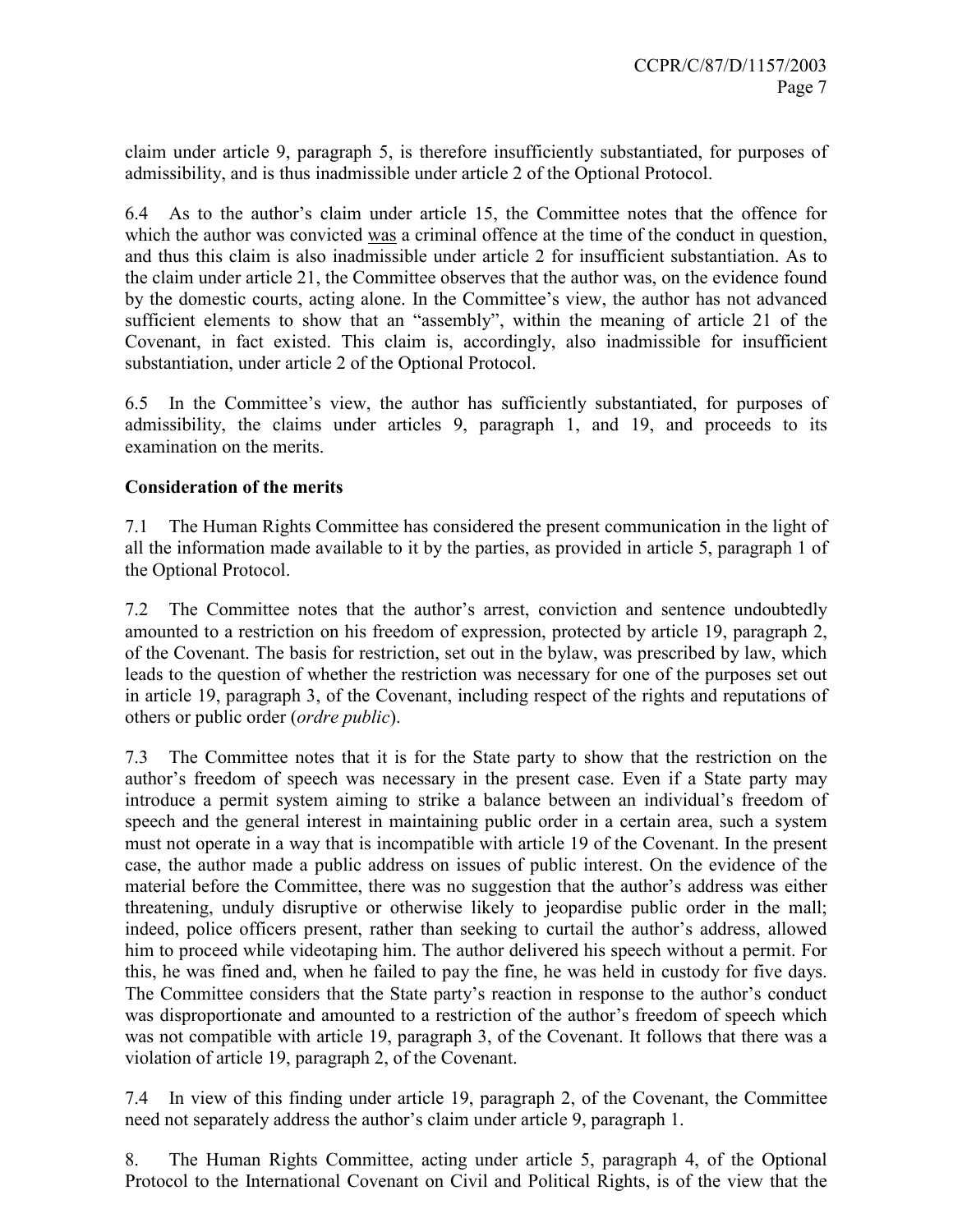facts as found by the Committee reveal violations by Australia of article19, paragraph 2, of the Covenant.

9. In accordance with article 2, paragraph 3 (a), of the Covenant, the State party is under an obligation to provide the author with an effective remedy, including quashing of his conviction, restitution of any fine paid by the author pursuant to his conviction, as well as restitution of court expenses paid by him, and compensation for the detention suffered as a result of the violation of his Covenant right.

10. Bearing in mind that, by becoming a party to the Optional Protocol, the State party has recognized the competence of the Committee to determine whether there has been a violation of the Covenant or not and that, pursuant to article 2 of the Covenant, the State party has undertaken to ensure to all individuals within its territory and subject to its jurisdiction the rights recognized in the Covenant, and to provide an effective and enforceable remedy in case a violation has been established, the Committee wishes to receive from the State party, within 90 days, information about the measures taken to give effect to the Committee's Views. The State party is also requested to publish the Committee's Views.

[Adopted in English, French and Spanish, the English text being the original version. Subsequently to be issued also in Arabic, Chinese and Russian as part of the Committee's annual report to the General Assembly.]

-----